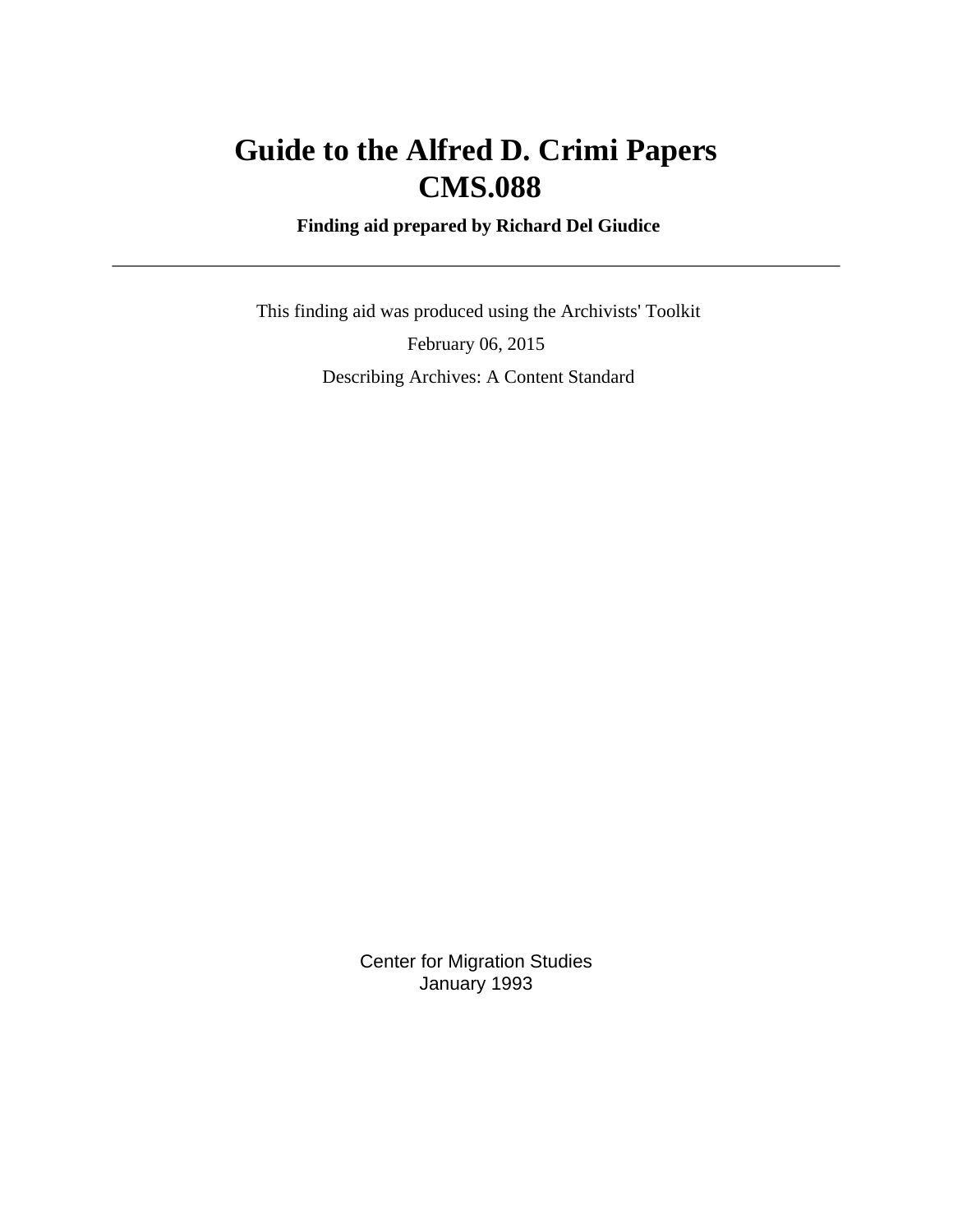# **Table of Contents**

| Series VIII: Records of Paintings Donated to Museums and Universities in the U.S14 |  |
|------------------------------------------------------------------------------------|--|
|                                                                                    |  |
|                                                                                    |  |
|                                                                                    |  |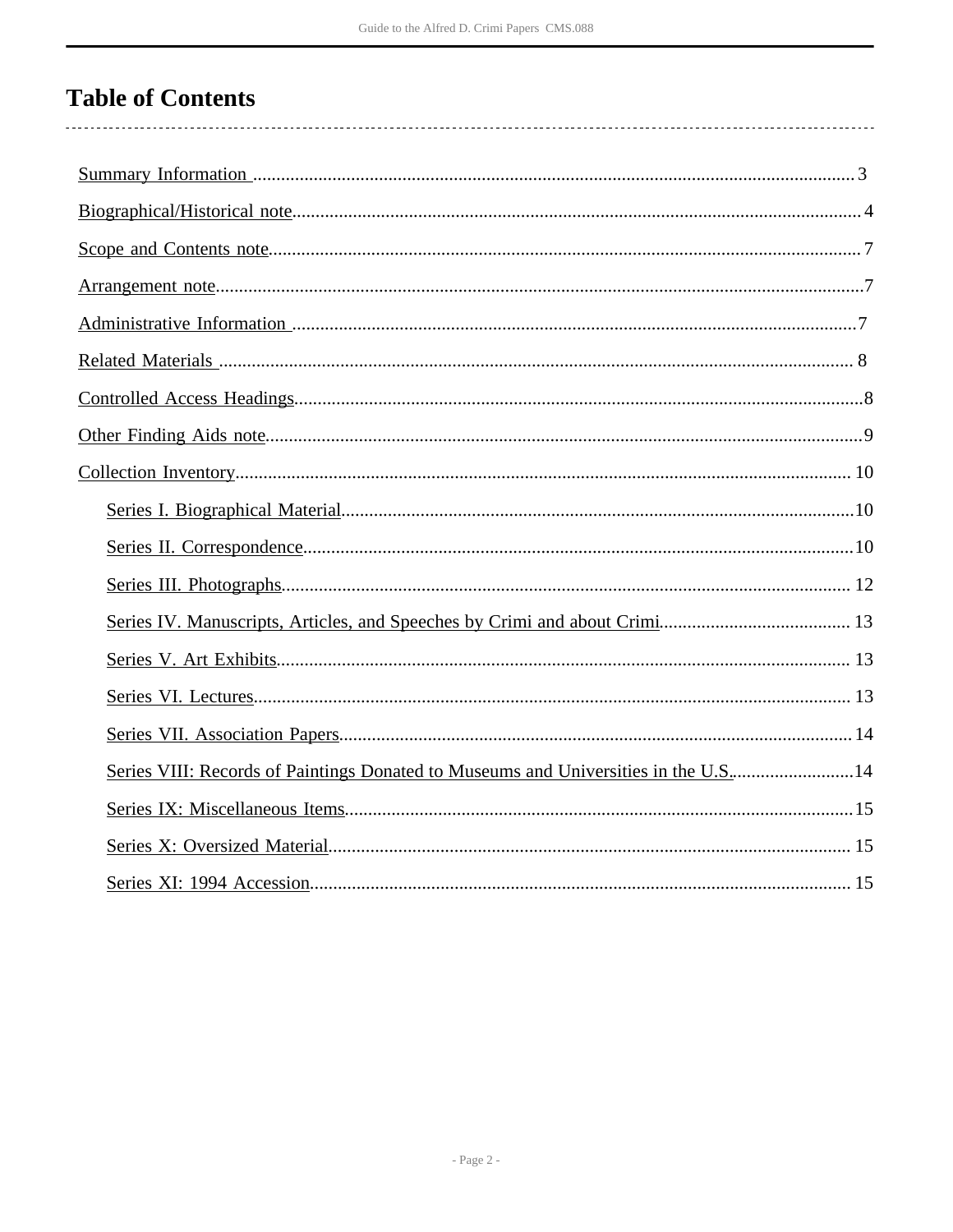# <span id="page-2-0"></span>**Summary Information**

| <b>Repository</b>                                                                   | <b>Center for Migration Studies</b>                                                                                                                                                                                                                                                                                                                                                                                                                                                                                                                                                                                                                                                                         |  |  |
|-------------------------------------------------------------------------------------|-------------------------------------------------------------------------------------------------------------------------------------------------------------------------------------------------------------------------------------------------------------------------------------------------------------------------------------------------------------------------------------------------------------------------------------------------------------------------------------------------------------------------------------------------------------------------------------------------------------------------------------------------------------------------------------------------------------|--|--|
| <b>Creator</b>                                                                      | Crimi, Alfred D., 1900-1994                                                                                                                                                                                                                                                                                                                                                                                                                                                                                                                                                                                                                                                                                 |  |  |
| <b>Title</b>                                                                        | Alfred D. Crimi Papers                                                                                                                                                                                                                                                                                                                                                                                                                                                                                                                                                                                                                                                                                      |  |  |
| Date [inclusive]                                                                    | 1924-1993                                                                                                                                                                                                                                                                                                                                                                                                                                                                                                                                                                                                                                                                                                   |  |  |
| <b>Extent</b>                                                                       | 15.0 Linear feet in 22 boxes.                                                                                                                                                                                                                                                                                                                                                                                                                                                                                                                                                                                                                                                                               |  |  |
| Language                                                                            | English                                                                                                                                                                                                                                                                                                                                                                                                                                                                                                                                                                                                                                                                                                     |  |  |
| Language of Materials note Materials in this collection are in English and Italian. |                                                                                                                                                                                                                                                                                                                                                                                                                                                                                                                                                                                                                                                                                                             |  |  |
| <b>Abstract</b>                                                                     | Alfred D. Crimi (1900-1994) was an Italian-American, New York<br>City-based muralist and painter. He painted for the Works Progress<br>Administration and continued to paint throughout his life, exhibiting at<br>museums and galleries throughout the city. In addition to creating art,<br>Crimi also was active in the art world, by exhibiting his works, teaching<br>art classes, and working in organizations that promoted fine artists.<br>His correspondence, images of his art, lectures, art catalogs, clippings,<br>writings, and other ephemera document his life and art interest in a<br>wide variety of subjects, including religion, nature, still life, and multi-<br>dimensional works. |  |  |

## **Preferred Citation note**

Center for Migration Studies of New York; Alfred D. Crimi Papers (CMS 088); Box; Folder.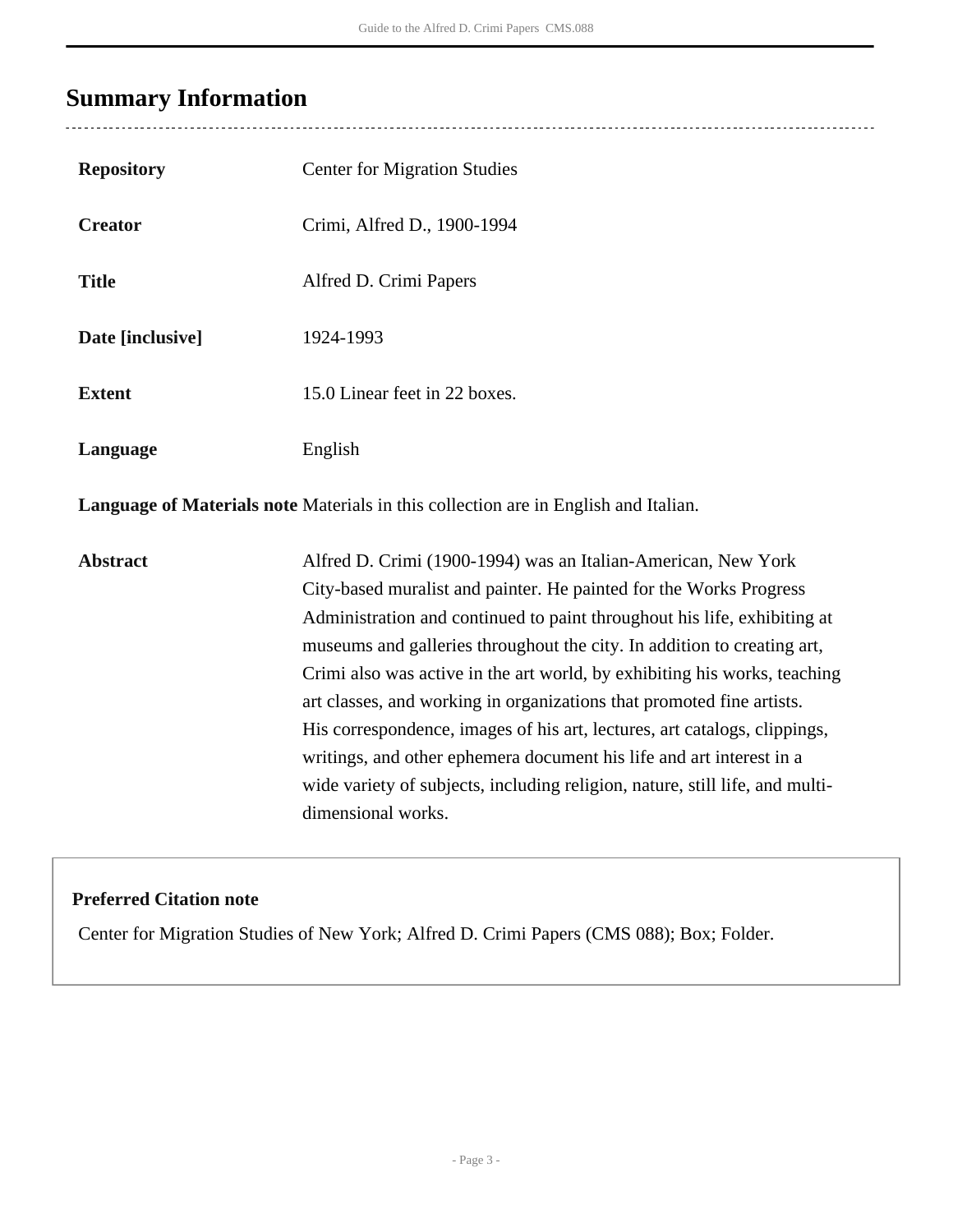# <span id="page-3-0"></span>**Biographical/Historical note**

Alfred D. Crimi was born in San Fratello, in the province of Messina, Sicily, on December 1, 1900. He was the eighth of eleven children born to Filadelfio Crimi and Maria di Giorgio. He attended school in San Fratello and at the age of eight his parents sent him for few hours after school to a furniture maker to learn a trade. In 1910, the Crimi family emigrated to America.

They embarked from the port of Palermo, and traveled steerage for thirteen days until they arrived in New York. For the first three years he lived and went to school in East Harlem. It was during this period that young Crimi was inspired to become an artist. He began his formal training in art at the National Academy of Design, New York City. In 1924, lived in Greenwich Village, renting a studio at West 14th Street. While there, he won the Suydon Gold and Silver Medals for drawing from life, in addition to other prizes for which he competed. Adding to his academic training, Crimi studied for one year at the Beaux Art, being honored with the Tiffany Fellowship. Crimi's first one-man show in drawing was at the Babcock Galleries in 1928. He then exhibited at various places including the National Academy of Design, the Sesqui Centennial in Philadelphia, and the Ferargil Galleries. In 1929, he returned to Italy to continue his art studies. In Rome, he attended the Scuola Preparatoria Alle Arti Ornamentali where he studied the art of fresco and Pompeian encoustic as well as perspective drawing. At the end of his studies, he received a diploma and was awarded first prize for fresco painting. After graduation, he left Rome by train, to return to San Fratello.

During his sojourn in San Fratello, he painted several canvases and during the remainder of time he visited the cathedrals of Palermo, Cefalu, and Monreale - masterpieces of Norman-Byzantine art. Many years later, the cathedral of Monreale inspired his painting "The Cathedral", which is on display at the Griffiths Art Gallery, St. Lawrence University, Canton, N.Y.

Crimi returned to the United States in 1930 during the Great Depression. Crimi found a position in Portland, Oregon, as a consultant in color decoration for a firm in New York City. After several months in Oregon, he returned to New York and was engaged to teach art at the John Reed Art School. (When he found out that the School was a front for communist propaganda, he immediately resigned). During this time he occasionally visited his brother Fred and his wife Sara, who were musicians. Fred a violinist, and Sara, a pianist, frequently invite other musicians to their home for chamber music sessions. It was at one of these gatherings that crimi met his future wife, Mary Timpone, a pianist. Mary, whose family had emigrated from San Fratello, married Crimi in 1935.

On May 12, 1935, President Roosevelt signed the Federal Emergency Relief Act and on December of the same year, through the newly organized Public Works of Art Project, he received a commission to paint a fresco in the Open Air Aquarium, Key West, Florida, which he completed in 1935. The fresco, with its vivid, vibrant colors, and one of the main attractions of the Aquarium, shows Key West fishermen unloading a catch of fish and a fishing sneak being docked.

In 1936, both Crimi and Mary were employed on the Works Projects Administration (W.P.A.) - Mary as a piano teacher, and Crimi as an artist in the mural division. His first assignment for which he competed, was to paint a fresco for the Medical Board Room at Harlem Hospital. The fresco was entitled "Modern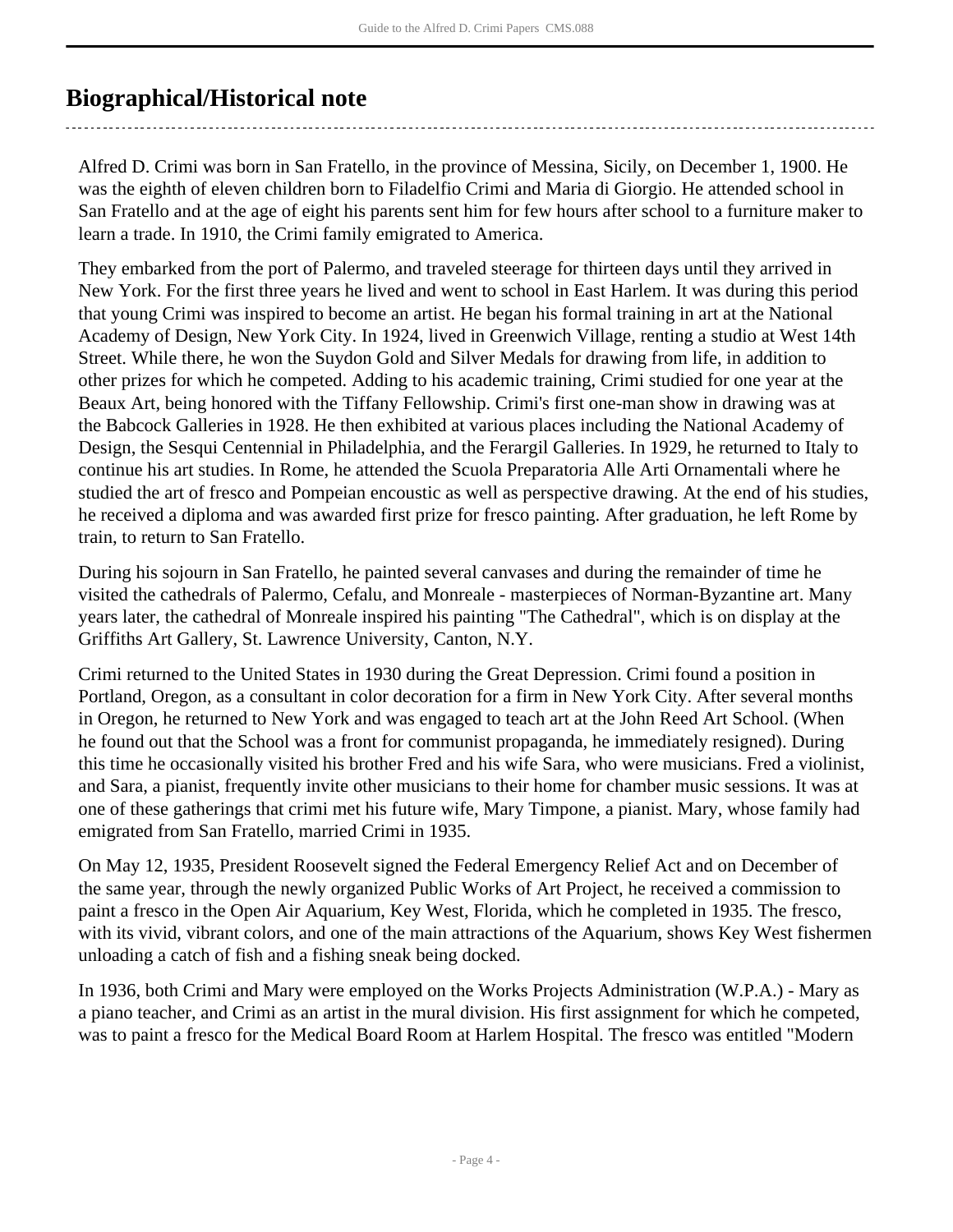Surgery and Anaesthesia". Meanwhile, he entered a competition for the main Post Office building in Washington, D.C., and out of more than three hundred entries submitted, he was chosen as one of the six winners. The mural he completed "Parcel Post", depicted a rural railroad station with a loading platform and men loading and unloading mail.

In 1935 he was invited to become a member of the National Society of Mural Painters. In 1936 the Society sponsored a nationwide competition for an eight hundred square feet mural for the chancel of the Rutgers Presbyterian Church in New York City. Crimi won the competition. The resulting mural, called "The Spreading of the Gospel," played another role in Crimi's life in 1946, when a new administration at Rutgers Presbyterian, ordered it destroyed. Crimi asked the officials of the church for the restoration or removal of the fresco to another place, but was refused. Crimi, then, sued the church and lost. Supreme Court Referee, Charles C. Lockwood, ruled out the work had been "sold unconditionally" in 1938.

For the years 1939 and 1940, under the WPA's section of Painting and Sculpture, he was awarded through national competition two additional mural commissions: "Work, Religion and Education" for Northampton, Mass. Post Office, and "Anthony Wayne, General, Surveyor, and Gentleman Farmer", for Wayne, Pennsylvania, Post Office. These murals were painted on oil canvas. In 1941 as the U.S. entered World War II, all federally sponsored art projects were terminated; consequently, Crimi was compelled to seek other employment.

During the war, he went to work for the Sperry Gyroscope, and was assigned in the Graphic Engineering Department. In this department he was part of a team of artists doing three-dimensional drawings of military weapons and other instruments from engineers' blueprints; these illustrations were reproduced in military training manuals. Several of these drawings were also published by *Life* magazine, the  *London Illustrated Sunday News* as well as other industrial publications. It was during this period that the genesis of a multi-dimensional painting began to take form. This method involves a combination of geometrical, transparent, overlapping plans; the light is emitted by the whole painting, different from the traditional method of light cast on subjects - the method of chiaroscuro painting. Crimi later perfected this method and used it in many of his paintings; he also wrote a book entitled *The Art of Multi-Dimensional Painting*.

After leaving Sperry, Crimi returned to full-time easel painting and watercolor. However, before he resumed his career as a creative artist, it was necessary that he reconcile his training in the classical tradition, which progressed from realism to expressionism, to abstractionism and to his new found method of multi-dimensional principles of color animation. The first important painting to come out of this period was the much acclaimed "Metropolis", which is now in the Wisteriahurst Museum of Holyoke, MA. The Painting uses rectangular and abstract geometrical forms to represent a modern city.

In 1947, George Binet Gallery in New York sponsored a one-man show. The exhibition was a retrospective of the previous six years and demonstrated Crimi's abundant capacity for handling pictorial problems masterfully. It showed how Crimi worked his way through strong-modeled, rounded forms, to pure abstraction. Among the painting presented were "My Window", "Polyphony", "The Unconguered", and "Meucci". As a result of this exhibition he was invited to teach at City College in the Adult Education Program, lecturing on paintings, watercolor, and perspective drawing. He also taught at the Pratt Institute in New York and Penn State University. Among the subjects covered in his classes were "Fresco Painting in Terms of the Present", "The Making of Venetian Glass Mosaic", "A Creative Approach to Color". Crimi's film "The Making and Fascination of Fresco Painting" was usually included in the curriculum.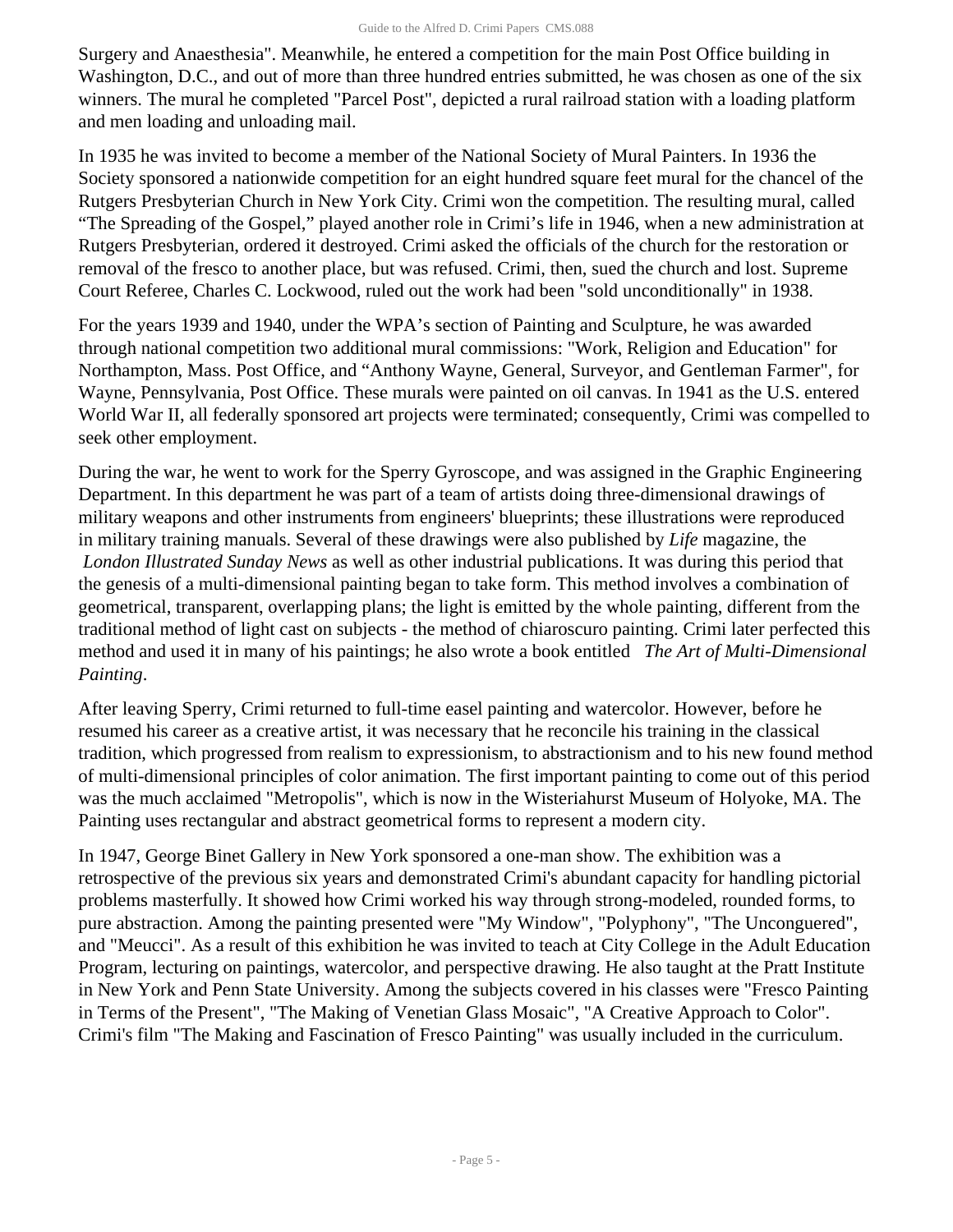During this time he became member of several art societies, including National Society of Mural Painters, Allied Artist of America, The Audubon Artists, The Federation of Modern Sculptors and Painters, and others.

In 1949, he held a successful one-man show at the Ferargil Galleries in New York City. The show received effusive praise from the critics; "Jewel-like" was the term used by a critic for several of his oil paintings. In 1956 he won The Emily Lowe Prize for his painting entitled "The Three Mary's", depicting the Annunciation. Also in 1956, he returned to the Village renting a new studio on 13th Street. The following year he held an exhibition at the World Eggleston Gallery on Madison Avenue. Among the paintings presented were: "Metropolis", "Dead City", "Out of Space-Out-of Time", and "Rigging". The critics gave good critical reviews, but were confused with the diversity of styles. Crimi was essentially a mural painter who had turned to easel painting. However, he relentlessly experimented with new mediums, in order to more fully and originally express himself, going from realism to multi-dimensional techniques and to abstraction.

In 1959 he held a one-man exhibition at the Two Selected Artists Gallery in New York. This exhibition consisted mainly of works of the multi-dimensional style, and it included "The Cathedral", which had been inspired by the Byzantine Cathedral in Monreale (Sicily). In 1962 the Holyoke Museum in that Massachusetts town sponsored a one-man exhibition of Crimi's works. This was followed by an exhibition sponsored by Fordham University, New York in 1966, one at Temple Emeth in Teaneck, New Jersey, in 1969, and another in 1971 at the Ringwood Manor Museum, Ringwood, New Jersey. Moreover, he exhibited in major national and international group shows including New York City's Whitney Museum, Museum of Modern Art, and Metropolitan Museum of Art, The Chicago Art Institute, and The Cerneschi Art Gallery in Paris. In 1961 he was invited to participate in the Prima Mostra Internazionale d'Arte Sacra in Trieste, Italy, and in 1972 at the Cerneschi Art Gallery of Paris. He served during the years 1958-1961 with the Art Commission of the City of New York. When his three years term expired he returned to mural work while continuing easel painting. During the next ten years he was engaged by the Board of Education to execute five Venetian glass mosaics in New York City Schools - including those of Adlai Stevenson High School, Albert Einstein Jr. High School, and Public School 377.

Crimi was the recipient of more than forty awards from numerous art organizations. His articles on fresco painting, mosaics, and the multi-dimensional principle of color animation, appeared in *American Artist*,  *Today's Art*, *Liturgical Art*, and the *Book of Knowledge*.

After 18 years, he had to vacate the studio at West 13th Street, New York City. He rented another studio on West 4th Street, but left in 1978, after a 1976 flood that damaged several of his paintings and led to litigation against the landlord, he left.

His last one-man exhibition was sponsored by the Ulrich Museum of Wichita State University and featured predominantly his multi-dimensional paintings. Simultaneously, he received first prize in graphics for his famous "Mediterraneum Noon" from an exhibition sponsored by the Associated Galleries of West New York.

During the early 1980s the Crimis moved to a new apartment near the New York Botanical Garden in the Bronx, New York, where Alfred Crimi expanded his artistic skills yet again, doing a series of watercolors of the garden. Crimi died on January 7, 1994.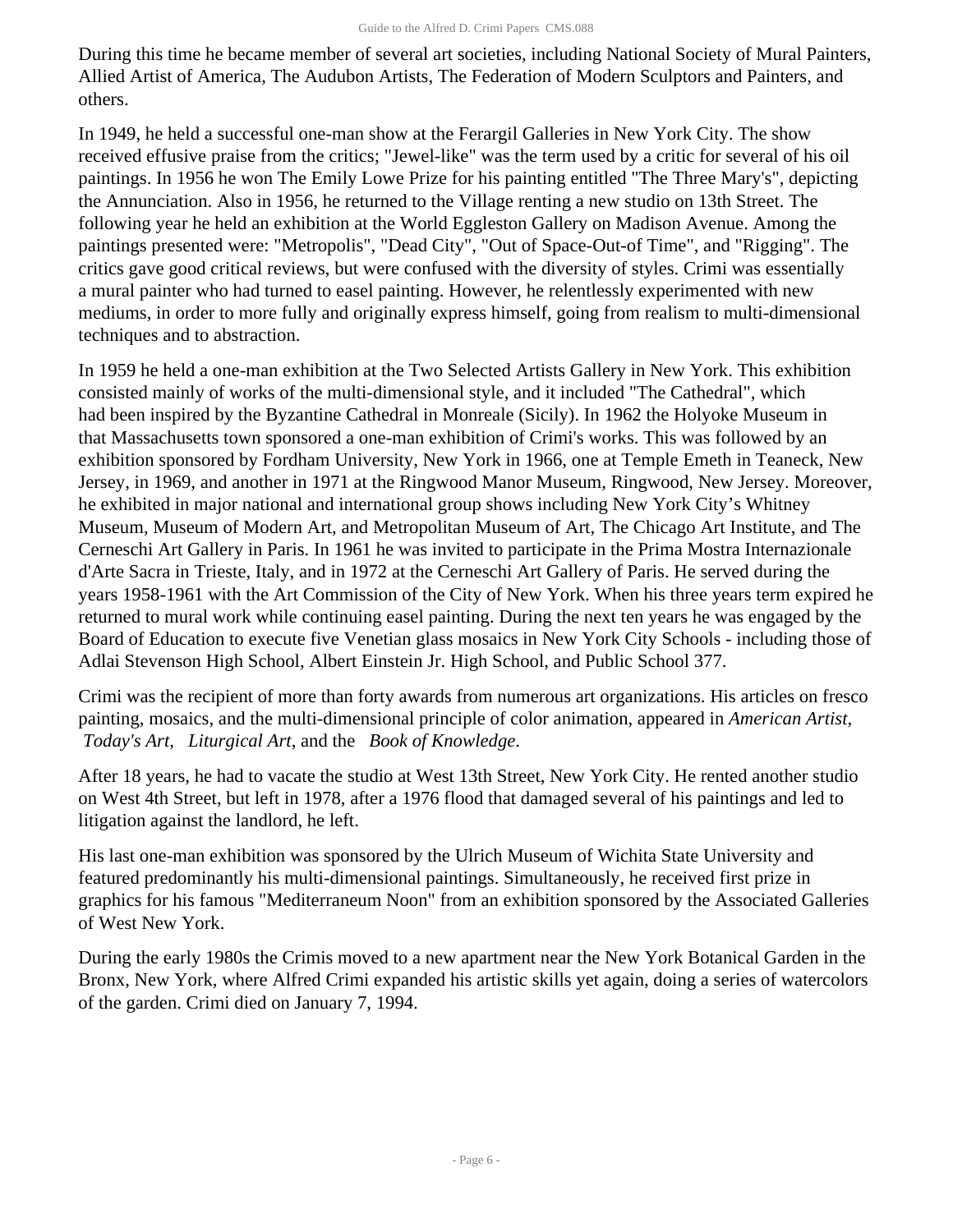# <span id="page-6-0"></span>**Scope and Contents note**

This collection documents the artistic work of Alfred Crimi, through photographs, correspondence, exhibition catalogs, clippings, writings, and other ephemera. Crimi was a prolific artist, creating murals throughout the United States, the bulk of which were in New York. Crimi's desire to document his own work is evident throughout the collection, the majority of the collection consists of photographs of his murals, oil paintings, drawings, and watercolors, as well as correspondence with universities and museums about housing his artwork. Most of his artwork documents professions, still life, nature, religion, and some abstract multi-dimensional work. In addition to creating art, Crimi also was active in the art world, by exhibiting his works, teaching art classes, and working in organizations that promoted fine artists. His lectures, correspondence, pamphlets, reports, meeting minutes, notebooks, and catalogs document these activities. For researchers of 20th century artists, the collection thoroughly documents how artists lived and were inspired by New York City, made it their profession, and earned money through artistic pursuits.

# <span id="page-6-1"></span>**Arrangement note**

The papers of Alfred D. Crimi have been arranged into the following series: Series I. Biographical Material Series II. Correspondence Series III. Photographs Series IV. Manuscripts, Articles, and Speeches by Crimi and about Crimi Series V. Art Exhibits Series VI. Lectures Series VII. Association Papers Series VIII. Records of Paintings Donated to Museums and Universities in the U.S. Series IX. Miscellaneous Items Series X. Oversized Material Series XI. 1994 Accession

# <span id="page-6-2"></span>**Administrative Information**

## **Publication Information**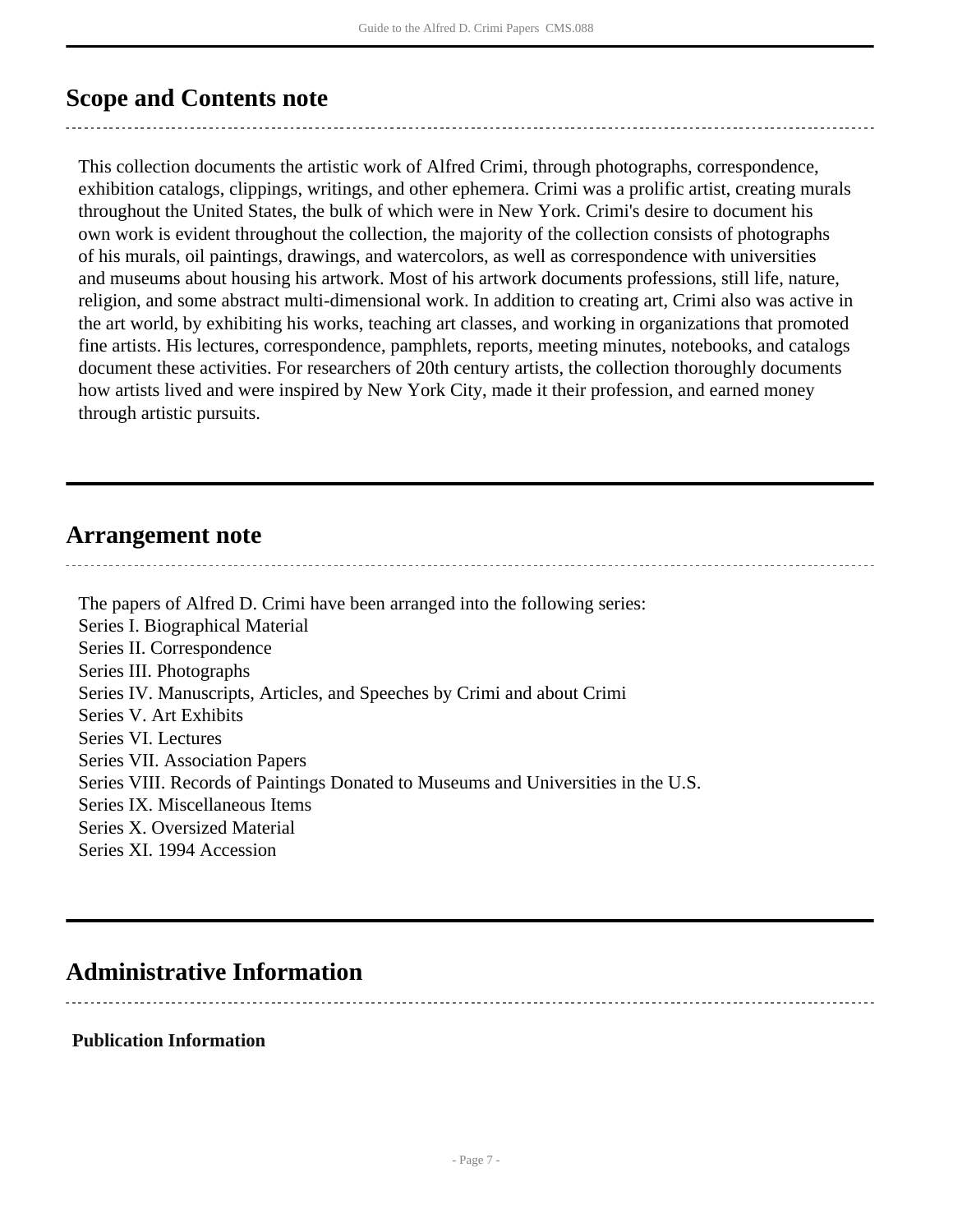Center for Migration Studies January 1993

### **Revision Description**

Edited for DACS compliance by Nicole Greenhouse January 2015

### **Conditions Governing Access note**

Open to researchers by appointment.

### **Conditions Governing Use note**

Copyright is owned by the Center for Migration Studies. Permission to publish materials must be requested before use.

### **Immediate Source of Acquisition note**

The collection was received by CMS in two accessions, the first in circa 1989, the second in 1994.

### **Processing Information note**

In 2015, a series level, DACS compliant finding aid was adapted from the original description.

# <span id="page-7-0"></span>**Related Materials**

### **Related Archival Materials note**

Alfred D. Crimi Papers, Syracuse University, Syracuse, New York, 1912-1935

### **Separated Materials note**

Additional drawings, paintings and watercolors are stored in other locations.

## <span id="page-7-1"></span>**Controlled Access Headings**

**Corporate Name(s)**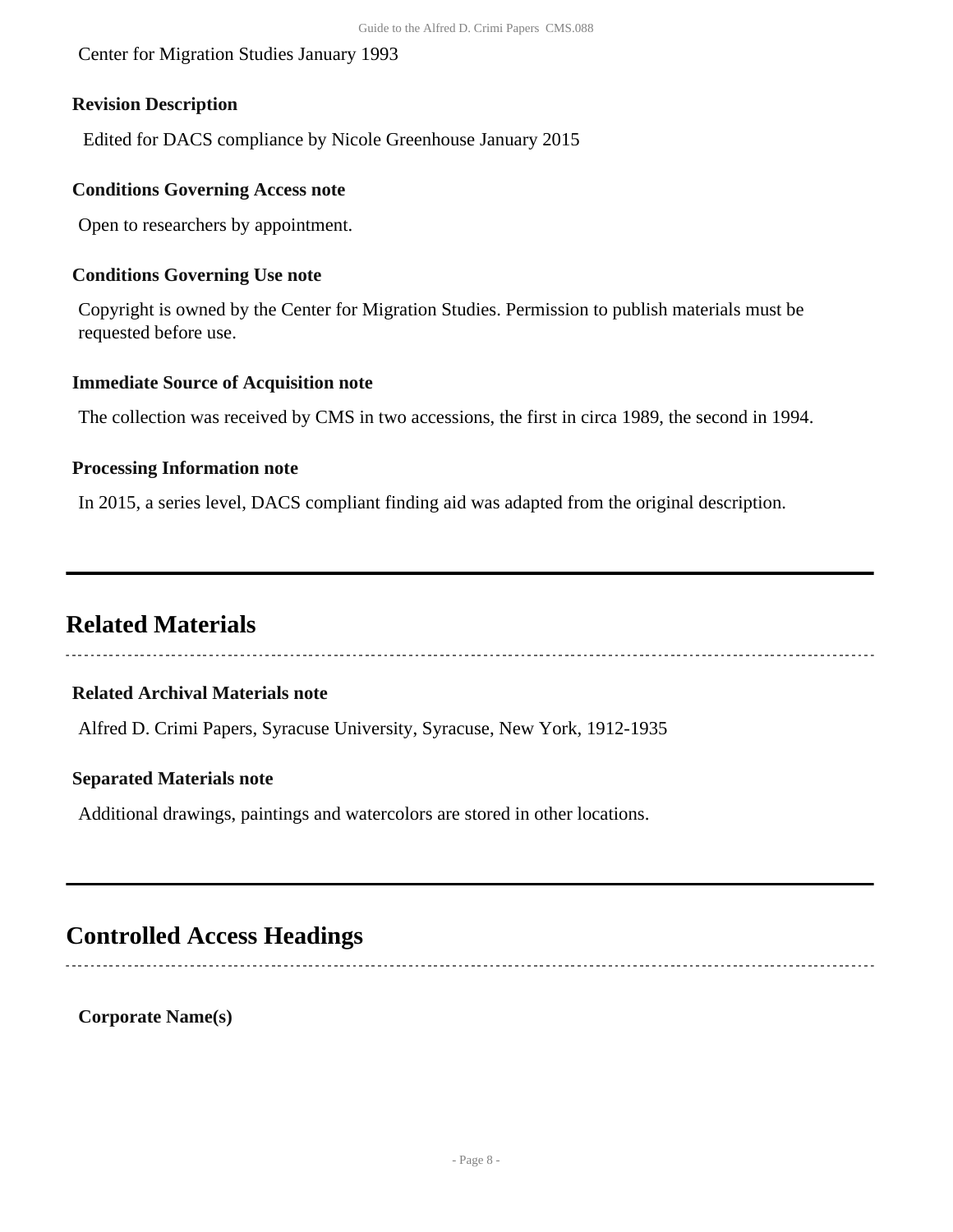- Artists' Equity Association.
- Sperry Rand Corporation. Sperry Gyroscope Division.
- United States. Works Progress Administration.

## **Genre(s)**

- Black-and-white photography.
- Exhibition catalogs.

## **Occupation(s)**

• Muralists.

## **Subject(s)**

L.

- Italian American artists.
- Italian Americans |z New York (State) |z New York.

# <span id="page-8-0"></span>**Other Finding Aids note**

The original inventory is available in print upon request.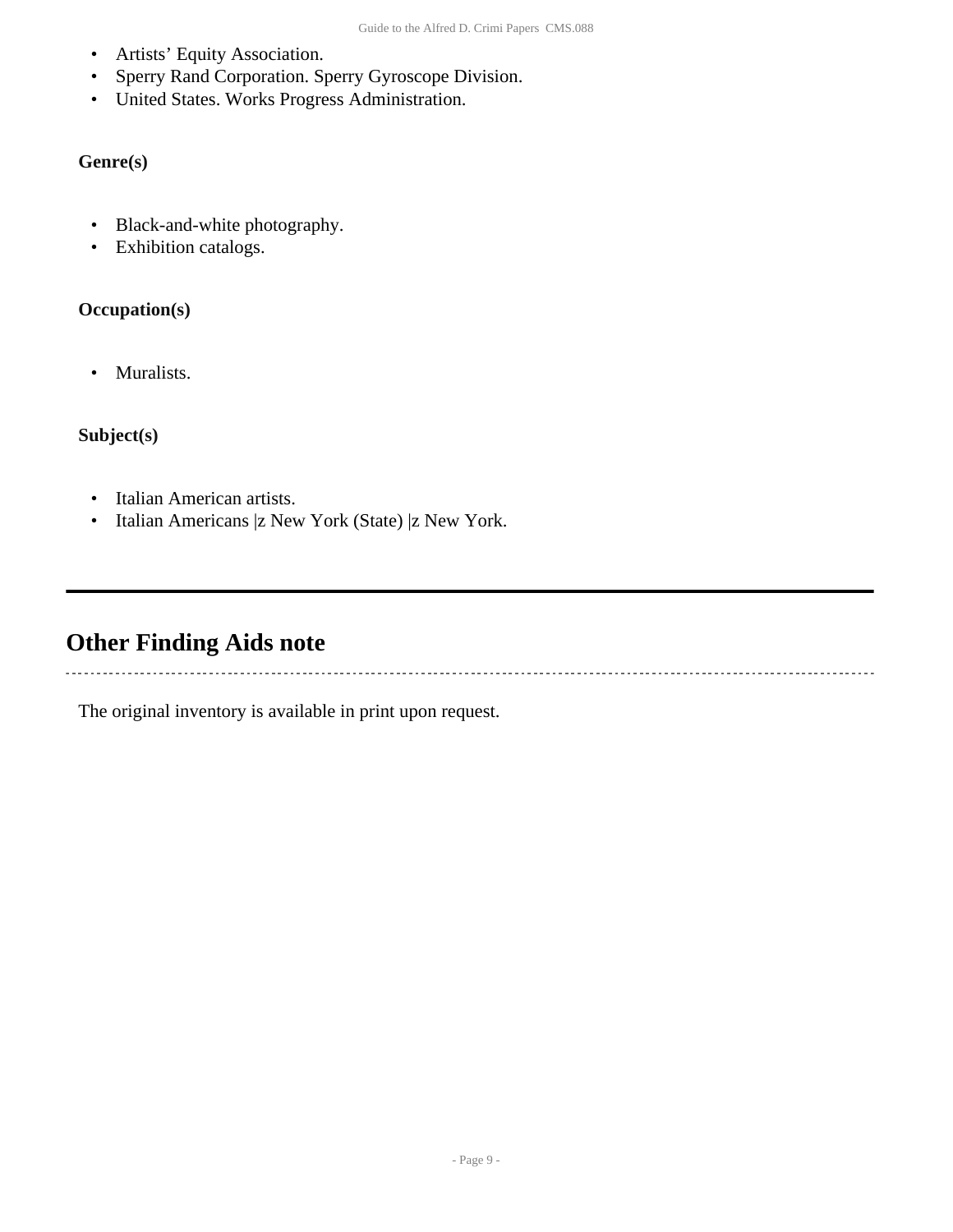# <span id="page-9-0"></span>**Collection Inventory**

### <span id="page-9-1"></span>**Series I. Biographical Material 1924-1985**

**Box** 1-3

> **Box** 4-5

### **Scope and Contents note**

Included is the first article on Crimi as an artist from the *Bronx Home News*, dated 1924. The article has a notation "First Notice", and express Crimi's views on art and the creation of art. There is a clipping dated Sept. 1951, from *II Proqresso* of New York, with an article on the celebration of Crimi's mother Maria's 90th birthday. The happy occasion was celebrated by her husband Filadelfio, also 90, and her children. In 1930 Crimi was a student at the Scuola Preparatoria Alle Arti Ornamentali in Rome, Italy; included is the Diploma he received and other items. The material continues with sixty loose photographs of Crimi taken at different periods of his life. There are photos of his wife Mary, his father and mother, and an album labeled "Family Album and Friends". Moreover, there are five poems and short articles relating to the years 1920s and 1930s, and a file with selected excerpts from Crimi's notebook illustrating the principles that governed his artistic career. Included with this material are comments on the genesis of seventeen of his paintings; thoughts and observations on the nature of art, and miscellaneous short articles. Finally, there are drafts of his autobiography and two copies of his published autobiography titled, A *Look Back - A Step Forward*. Additionally, there are copies of three questionnaires from the Federal Government requesting information regarding its support of Visual Arts from 1934 through 1943. Crimi answered the questionnaires and attached a sheet with a synopsis of his artistic career during these years. There is biographical data including the biographical entry on Crimi in *Who's Who in American Art*, 1936, *Who's Who in America*, 1984-1985, and several awards.

<span id="page-9-2"></span>**Series II. Correspondence 1929-1989** 

**Scope and Contents note**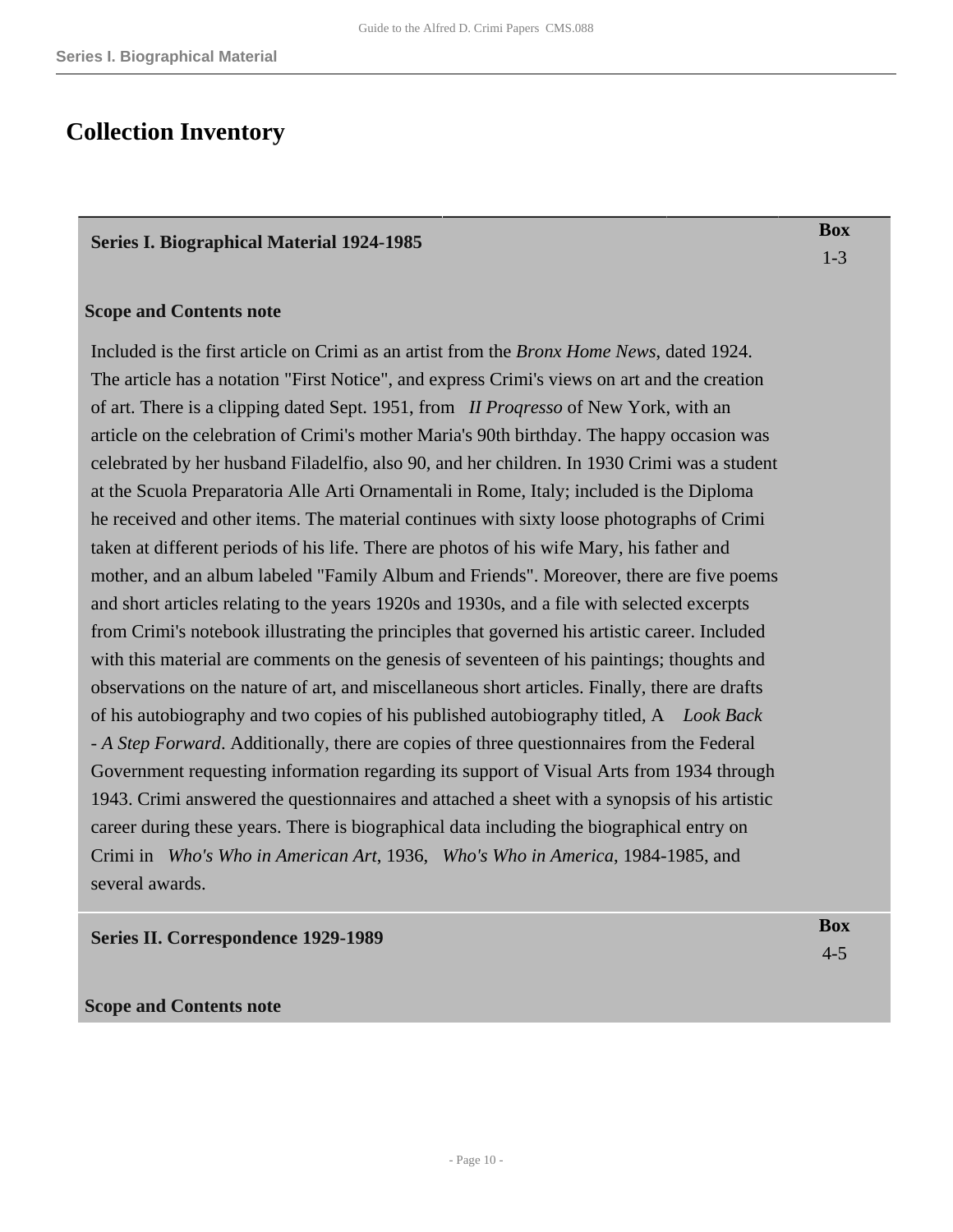The correspondence covers the years 1929-1989. It is mostly in Italian in the early years, switching to English gradually after 1934. Also, up until 1934, most are handwritten letters that Crimi received. After 1934, Crimi saved his letters sent, but did not necessarily keep together the initial correspondence and the response. When Crimi grouped an exchange of letters by the correspondent around a specific person or topic, the grouping was retained.

The correspondence reflects Crimi's travels. Family and friends sent numerous letters and postcards when Crimi was studying in Italy between 1929 and 1931. Items of interest from that period include his mother's letter of Oct. 30, 1929, peremptorily warning him to be careful when in company of young ladies, a May 30, 1930, letter informing him that his father and brothers had lost their jobs and his family was relying on his sister Marie's salary, and nine 1930 letters from Berthy Blay, daughter of the Director of the Spanish Academy in Rome, whom Crimi met at a masked ball at the Art Academy where he was studying. In 1935, he worked on a WPA Art Project in Key West, Florida, stimulating letters to and from his bride, friends and family. His wife wrote almost daily in 1937 while Crimi was working on a mural in Washington, D.C. Crimi preserved both his and his wife's letters written in 1963, when he was lecturing at Penn State University.

The correspondence also documents the issue of artistic control over a commission. The correspondence from Crimi's most famous case, the destruction of the mural he painted for Rutgers Presbyterian Church in New York City, is included in this Series; Crimi continued to advocate for the artist's control over commissions until 1983, when New York State law established the artist's right to sue to protect an artistic reputation associated with a particular work. Crimi was involved in a similar issue in 1980-1981 regarding the relocation of a mural he had painted for the Northampton, Massachusetts, post office, and that is documented in this Series.

Crimi corresponded with several persons of interest. He was close friends with Paul Criston (born Giuseppe Guttoveggio), a second-generation Italian-American symphonic composer. He saved correspondence to, from and about Creston, including a letter from Arturo Toscanini. Crimi followed the local art scene in the New York Times, and sent letters to and about critics such as John Canaday, William Hannon and Hilton Kramer.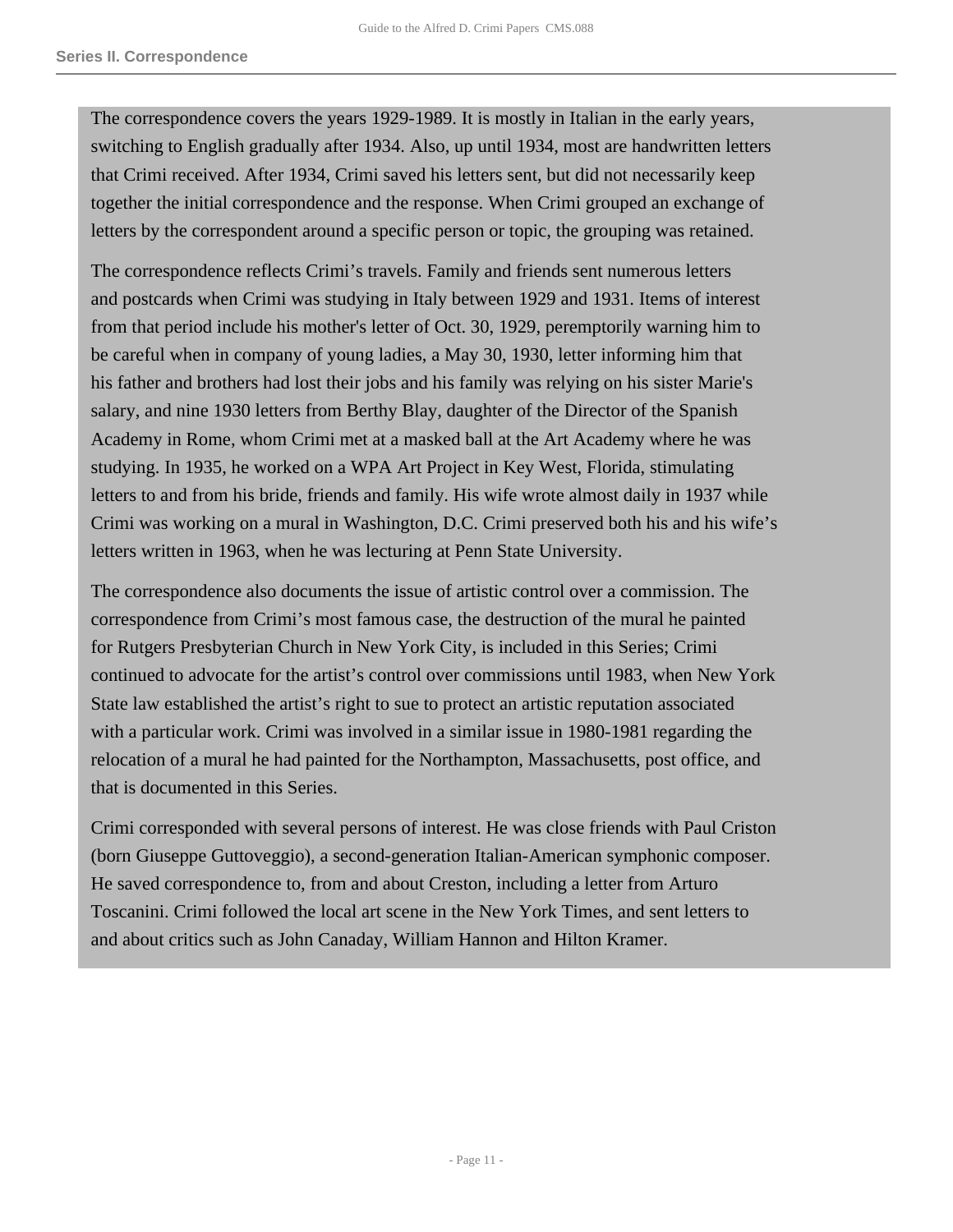**Box** 5-12

Finally, Crimi corresponded with art institutions. Of particular interest is his correspondence with art institutions on Staten Island from 1956 to 1987, a period which saw the creation of the Snug Harbor Cultural Center, an important venue for visual art.

#### **Arrangement note**

Arranged chronologically.

#### <span id="page-11-0"></span>**Series III. Photographs 1934-1980s**

#### **Scope and Contents note**

This series, the most important and extensive in the collection, contains photographs of Crimi's major works. There are many loose photographs as well as those which were assembled into albums, a large number of slides and color transparencies. The photographs represent the corpus of his paintings, frescoes, and murals, produced in the course of his distinguished career. The photos are black and white, 8" by 10"; the color transparencies are 4" by 5"; and the slides are 24/35 mm. (2" by 2" with frame) and in color.

Beginning in the year 1934, Crimi received mural commissions through awards and competitions. Included are photographs of the Open Air Aquarium, Key West, Florida (fresco), 1935-1936; Post Office Department Building, Washington, D.C. (National Competition-fresco), 1937; Rutgers Presbyterian Church, New York City (National Competition-fresco), 1936-1938; Post Office, Northampton, MA (oil), 1940, and the Christian Herald Building, New York City (oil), 1950-1951. From 1942 to 1945, Crimi was employed by Sperry Gyroscope Co., Long Island, N.Y., in the Graphic Engineering Division. There are photos featuring military weapons and other instruments, as illustrated by Crimi. Included are photographs and slides of glass mosaics executed for five New York City Public Schools, 1961-1974.

As an easel painter, Crimi produced many oils and watercolors; much of this series documents those paintings. Most photos were taken between the 1920s and the 1980s, and are captioned. (The bulk of Crimi's paintings date from the 1940s to the 1970s.) There are six leather-bound albums of black and white photographs. Two of the albums contain additional photos of frescoes and murals; the other four contain photos of paintings in oil and watercolor. Also included is another album containing color transparencies and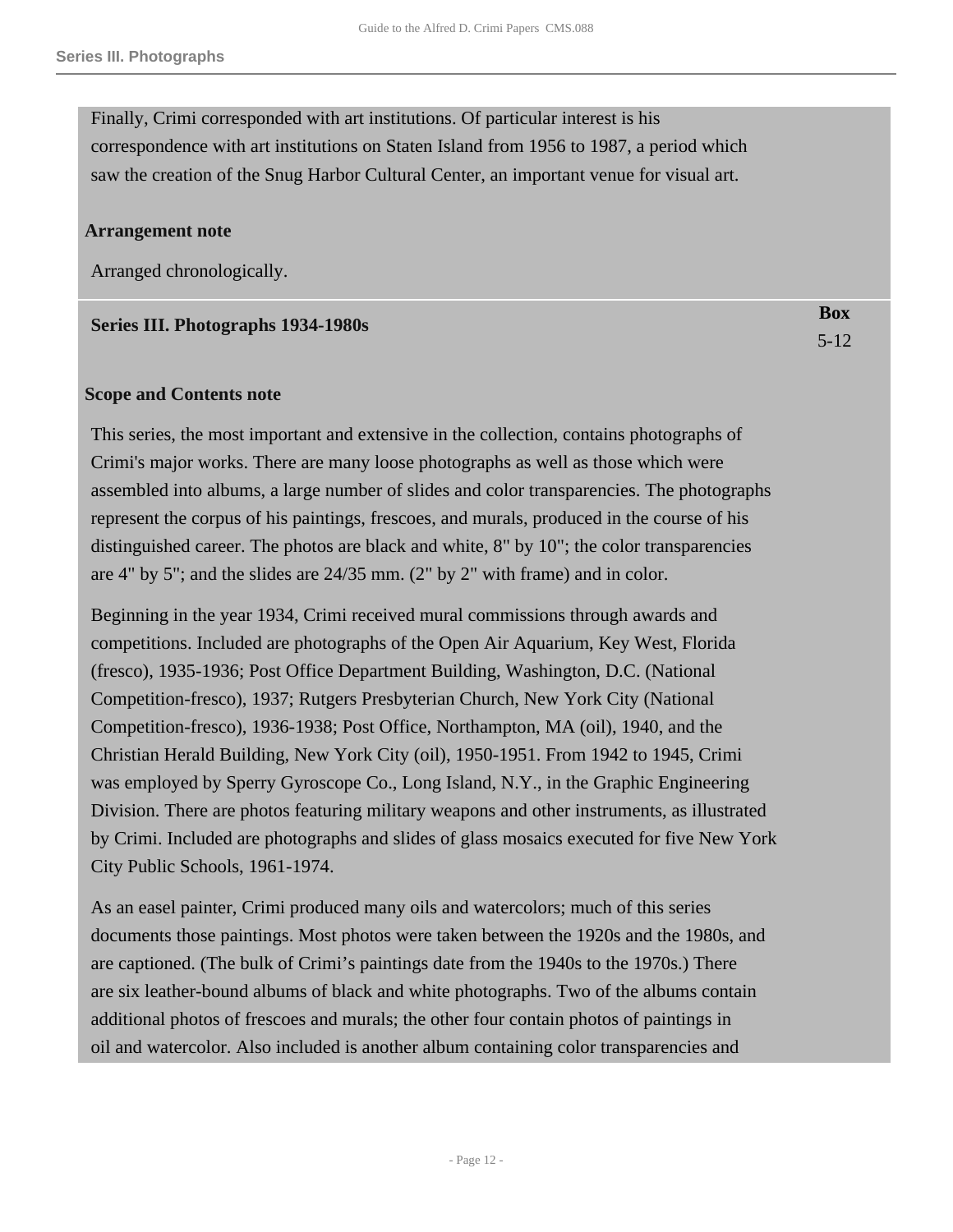**Series IV. Manuscripts, Articles, and Speeches by Crimi and about Crimi**

color slides. The slides are identified, but the transparencies are not; however, many of the transparencies have duplicates in other sections of the series, and they are identified. Finally, there are twelve sheets containing 235 slides of oil and watercolor paintings.

#### <span id="page-12-0"></span>**Series IV. Manuscripts, Articles, and Speeches by Crimi and about Crimi 1935-1980 Box** 12-15

### **Scope and Contents note**

The M. Grumbacher, Inc. of New York City, published a series of books on how to paint. In 1975, Crimi prepared the material for a book titled, *The Art of Abstract Dimensional Painting*, which the M. Grumbacker, Inc. printed. Crimi selected several of his most representative paintings, rich in color and design, to illustrate his new method of painting. Included are the drafts for this monograph with lessons on color, light, and dimension, the correspondence and two copies of the book. There are five short speeches dealing with art, and an article titled, "The Artist in War Industry". Also included are articles written by Crimi for several arts magazine, and many articles on Crimi and his works. Finally, there are newspaper clippings with articles on Crimi and his art. The clippings are in a scrapbook kept by Crimi, and are dated from 1935-1980.

> **Box** 15-16

### <span id="page-12-1"></span>**Series V. Art Exhibits 1926-1984**

### **Scope and Contents note**

Announcements and catalogues of his one-man shows and other exhibitions containing his works.

### **Arrangement note**

The material is listed chronologically and according to the art gallery that sponsored the exhibition.

<span id="page-12-2"></span>

| <b>Series VI. Lectures circa 1940s-1970s</b> | Box |
|----------------------------------------------|-----|
|                                              |     |

### **Scope and Contents note**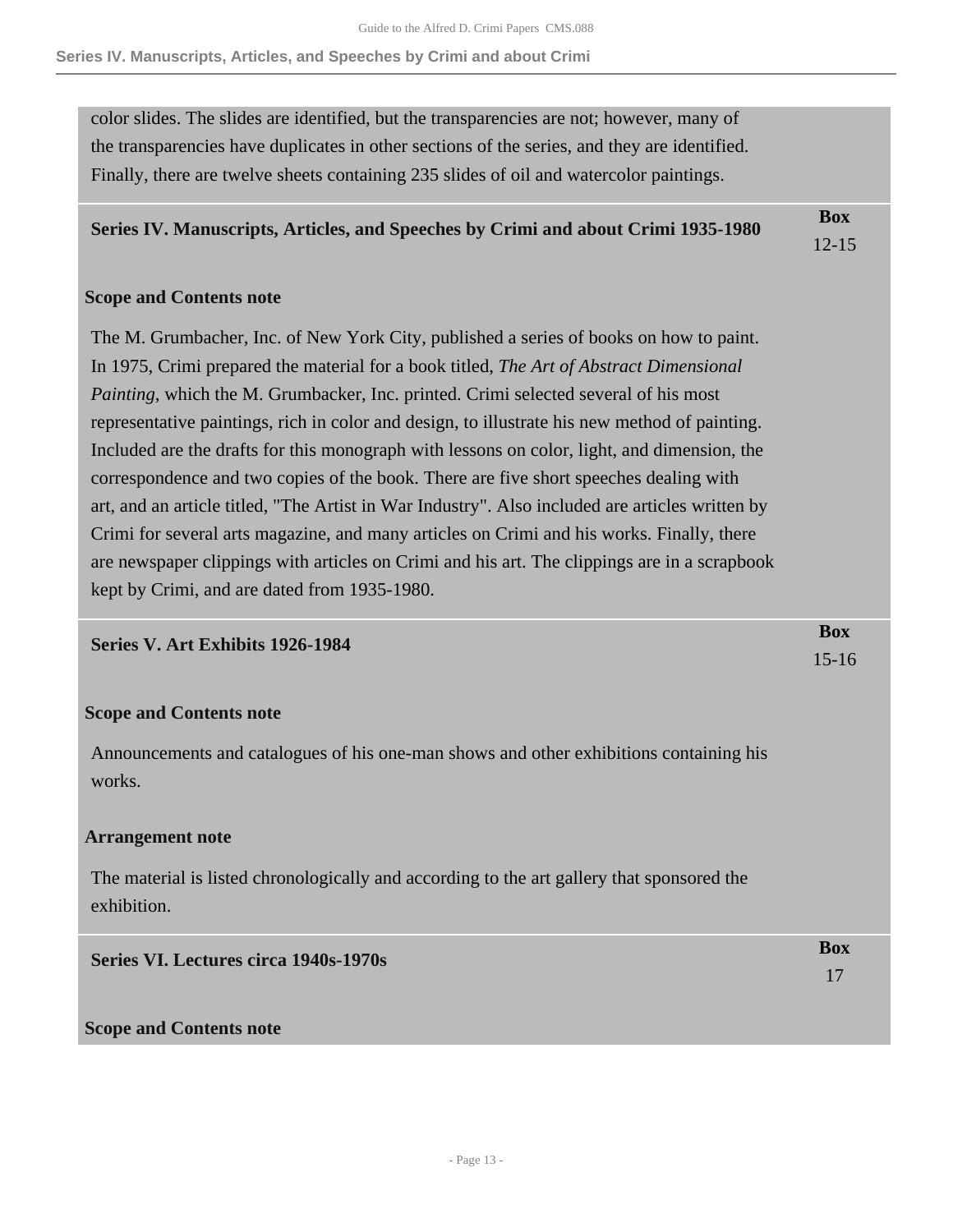Crimi was a lecturer and was often asked to teach. He taught at City College of New York, Pratt Institute, New York, and Pennsylvania State University, and conducted private classes in painting and drawing. He composed and presented lectures with visual aids on frescoes, mosaics, color and oil. This series includes a notebook with lectures on fresco illustrated with 57 slides, and a notebook containing the narrative for a 16mm film with a lecture on fresco, titled, "The Making and Fascination of Fresco Painting". (The film is oversized; separately filed). Also included are four notebooks with lectures on mosaics, and 160 slides describing the lectures on mosaic at several New York City Public Schools. Additionally, there is a book with lectures on color illustrated with 80 slides, and 3 copies of a lecture on multi-dimensional color principles.

> **Box** 17-18

<span id="page-13-0"></span>

|--|

### **Scope and Contents note**

Crimi was Director of Artists' Equity Association in 1954-1955 and a life long member. This Association was found to advance the interests of those who work in the fine arts, including painters and sculptors. In 1951-1952 he was President of the Audubon Artists. The Audubon Artists presented exhibitions of contemporary works in all media and technique. Included is correspondence, reports, memoranda, and other miscellaneous items regarding both organizations. Also included is correspondence with the Somerset Art Association of Bernardsville, N.J.

<span id="page-13-1"></span>

| Series VIII: Records of Paintings Donated to Museums and Universities in the<br>U.S. 1955-1989 | Box     |  |  |
|------------------------------------------------------------------------------------------------|---------|--|--|
|                                                                                                | $18-19$ |  |  |
|                                                                                                |         |  |  |

### **Scope and Contents note**

During the 1980s Crimi, conscious of his age, began to give a great deal of thought to the body of oils, watercolor and prints he still held, and that had never been exhibited. He approached several academic and artistic institutions, expressing his wish to donate these works to them so that they would not fall into inappropriate hands. Among the institutions chosen that are now the repository of some of his works are: The Smithsonian Institution, The University of Maryland, The University of Syracuse, and the Whitney Museum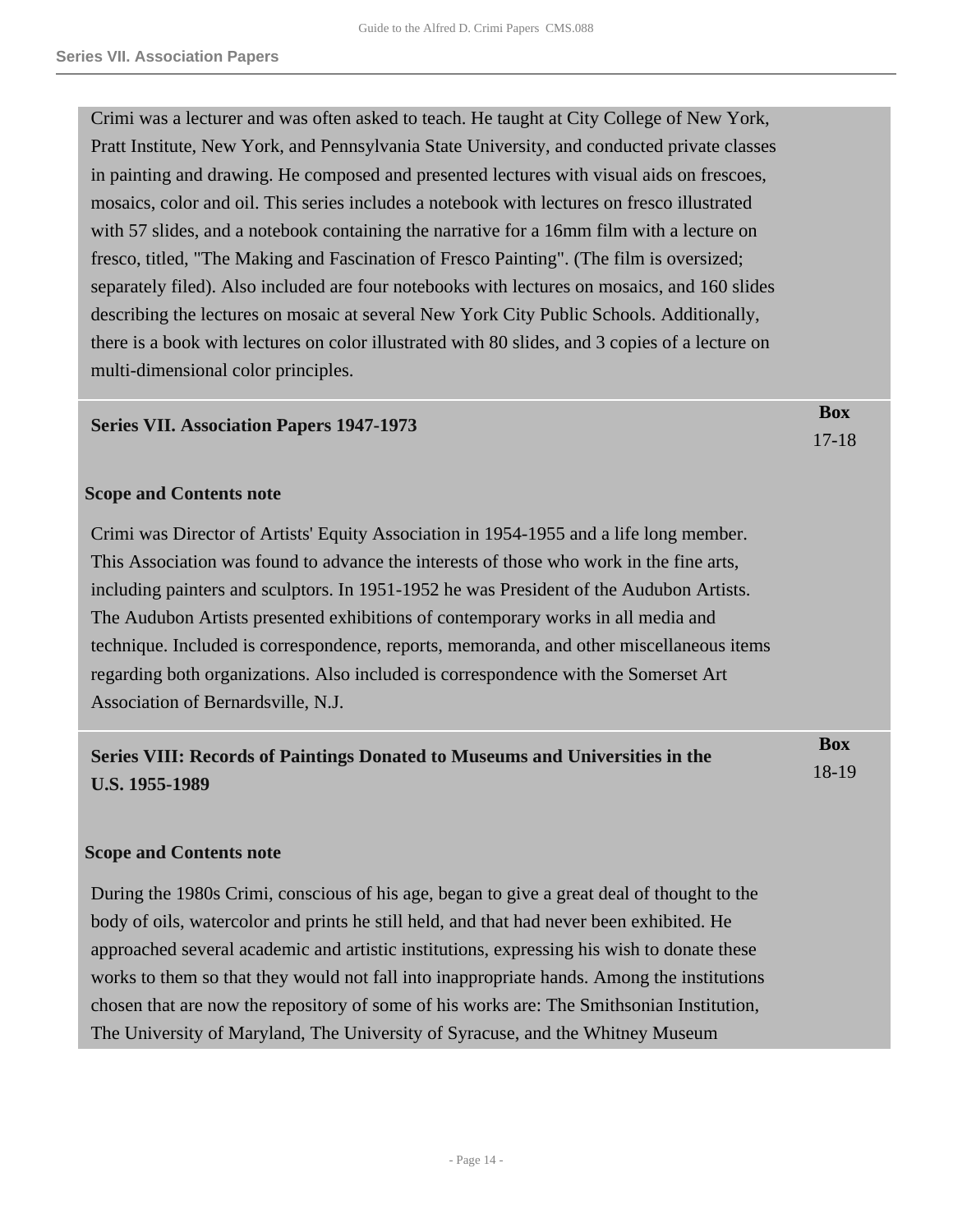of American Art. This series contains the correspondence between Crimi and those institutions, including lists of the works donated, deed of gift, brochures, and miscellaneous other items.

### <span id="page-14-0"></span>**Series IX: Miscellaneous Items 1929-1980s**

### **Scope and Contents note**

There are six photographs showing Crimi's restoration of Diego Rivera's controversial fresco of communist leaders at the Rockefeller Center in New York City, and a pamphlet titled, *Diego Rivera Portrait of America*. Included are 18 photographs of students learning how to paint in Crimi's studio, and a large photograph showing the dedication of the Service Flagg, painted by Crimi during the American entry into World War II. There is Crimi's written complaint and other items against his landlord, for water damage caused to his paintings and to other material and equipment in 1976, a membership list of the Federation of Modern Paintings and Sculptors, Inc., dated 1980 and several reports and two books by Ted Crawford, who represented Crimi during the "Mural Rights Bill" case with New York State.

### <span id="page-14-1"></span>**Series X: Oversized Material 1920s-1980s**

### **Scope and Contents note**

This series contains six large photographs showing parts of Rutgers Presbyterian Church, (N.Y.) fresco, a color photograph of the paintings "The Troubadour", and "The Fortune Teller". There are four drawings in sepia ink and pencil titled, "Self-Portrait of the Artist", "Head of a Young Woman", "Dance", and "Magnolia Tree". Included is a 16mm narrated color film: "The Making and Fascination of Fresco Painting", and an upper frontal section of a skull found by Crimi in an archaeological excavation at the amphitheater at Pozzuoli, Italy, in 1930.

<span id="page-14-2"></span>

| <b>Series XI: 1994 Accession 1938-1993</b> | Box |
|--------------------------------------------|-----|
|                                            | 22  |
|                                            |     |
| <b>Scope and Contents note</b>             |     |

**Box** 19

**Box** 20-21